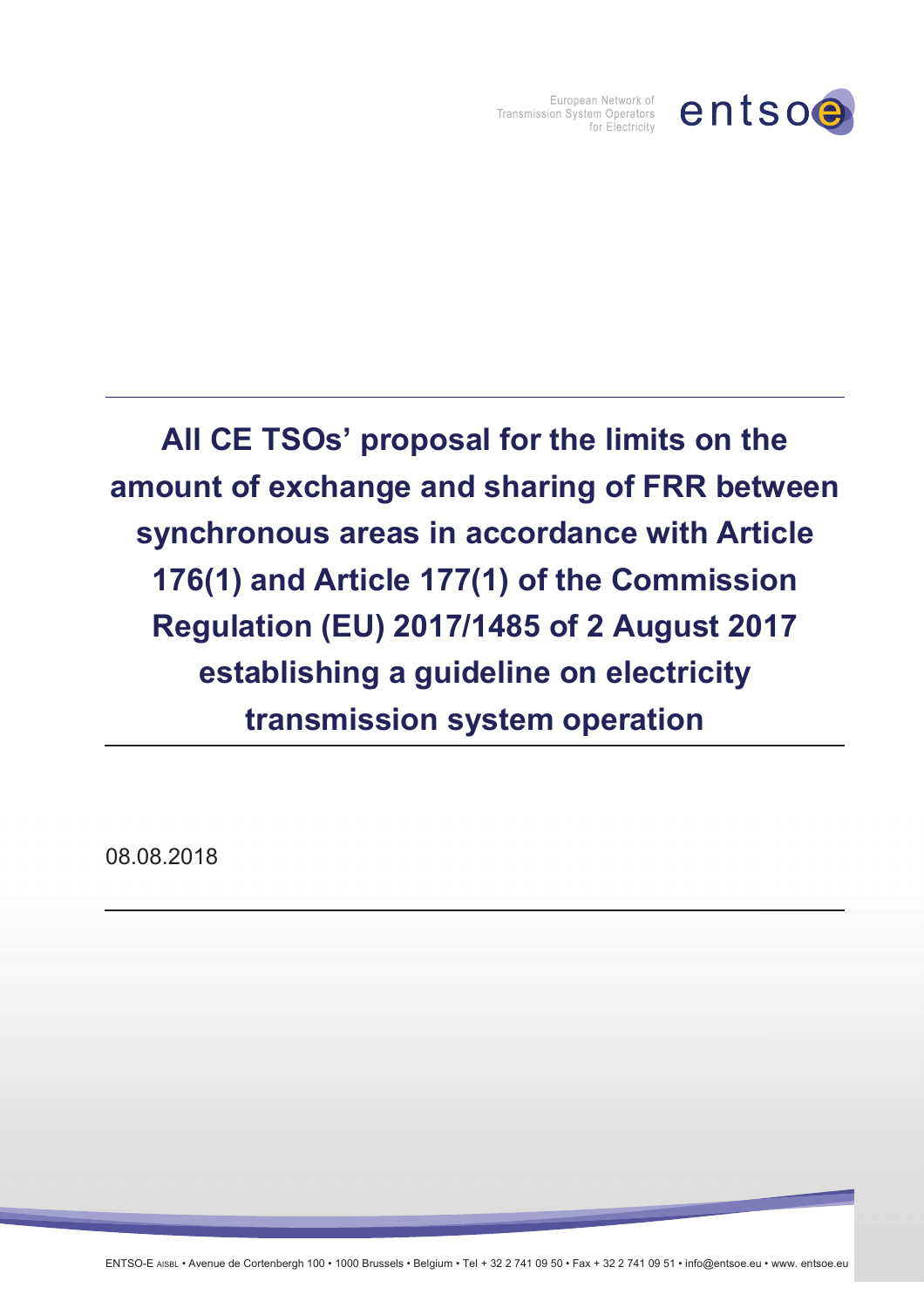

# **Contents**

| $\mathbf{1}$        |                                                                                            |  |
|---------------------|--------------------------------------------------------------------------------------------|--|
| $\overline{2}$      |                                                                                            |  |
| 3 <sup>7</sup>      |                                                                                            |  |
| $\overline{4}$      |                                                                                            |  |
| 5 <sup>5</sup><br>6 | Article 4 Publication and implementation of the FRR limits on exchange and sharing between |  |
| $7\overline{ }$     |                                                                                            |  |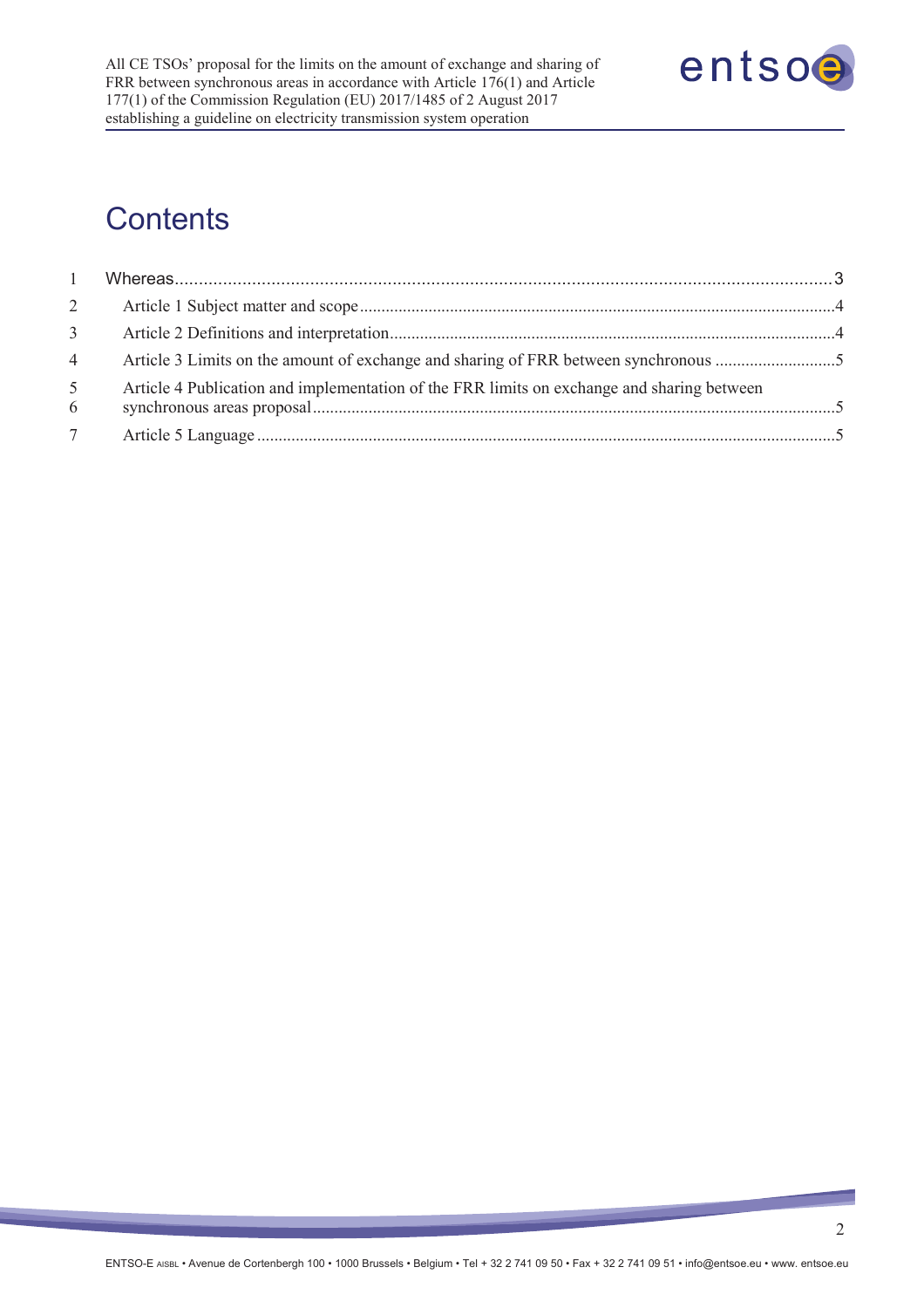

All Transmission System Operators of synchronous area Continental Europe are taking into account the following;

| $8\phantom{.}$                                                                                     |     | <b>Whereas</b>                                                                                                                                                                                                                                                                                                                                                                                                                                                                                                                                                                                                                                                                                                                                                                                                                                                                                                                                                                                                                                                                                                                                                                                                                                                                                                                                                                                                                                                                         |
|----------------------------------------------------------------------------------------------------|-----|----------------------------------------------------------------------------------------------------------------------------------------------------------------------------------------------------------------------------------------------------------------------------------------------------------------------------------------------------------------------------------------------------------------------------------------------------------------------------------------------------------------------------------------------------------------------------------------------------------------------------------------------------------------------------------------------------------------------------------------------------------------------------------------------------------------------------------------------------------------------------------------------------------------------------------------------------------------------------------------------------------------------------------------------------------------------------------------------------------------------------------------------------------------------------------------------------------------------------------------------------------------------------------------------------------------------------------------------------------------------------------------------------------------------------------------------------------------------------------------|
| 9<br>10<br>11<br>12<br>13<br>14<br>15<br>16<br>17                                                  | (1) | This document is a common proposal developed by all Transmission System Operators of<br>synchronous area CE (hereafter referred to as "TSOs") regarding the development of the limits on<br>the amount of exchange and sharing of FRR between synchronous areas involving Continental<br>Europe (hereafter referred to as "FRR exchange and sharing limits between synchronous areas") in<br>accordance with Articles 176(1) and 177(1) of Commission Regulation (EU) 2017/1485<br>establishing a guideline on electricity transmission system operation (hereafter referred to as "SO<br>GL"). This proposal is hereafter referred to as "FRR limits on exchange and sharing between SA<br>proposal".                                                                                                                                                                                                                                                                                                                                                                                                                                                                                                                                                                                                                                                                                                                                                                                 |
| 18<br>19<br>20<br>21<br>22<br>23<br>24<br>25                                                       | (2) | The FRR exchange and sharing limits between synchronous areas proposal takes into account the<br>general principles and goals set in the SO GL, as well as Regulation (EC) No 714/2009 of the<br>European Parliament and of the Council of 13 July 2009 on conditions for access to the network for<br>cross-border exchanges in electricity (hereafter referred to as "Regulation (EC) No 714/2009"). The<br>goal of the SO GL is the safeguarding of operational security, frequency quality and the efficient<br>use of the interconnected system and resources. For this purpose, it sets requirements for limits on<br>the amount of exchange as well as sharing of aFRR and mFRR between synchronous areas.                                                                                                                                                                                                                                                                                                                                                                                                                                                                                                                                                                                                                                                                                                                                                                      |
| 26<br>27<br>28<br>29<br>30<br>31                                                                   | (3) | The FRR limits on exchange and sharing between synchronous areas proposal takes into account<br>the load-frequency control structure of each synchronous area in accordance with Article 139 of SO<br>GL. The operation of load-frequency control processes is based on operational areas, where every<br>area has their individual responsibilities with respect to the LFC structure. The superior structure is<br>the synchronous area in which frequency is the same for the whole area.                                                                                                                                                                                                                                                                                                                                                                                                                                                                                                                                                                                                                                                                                                                                                                                                                                                                                                                                                                                           |
| 32<br>33<br>34<br>35<br>36<br>37<br>38<br>39<br>40<br>41<br>42<br>43<br>44<br>45<br>46<br>47<br>48 | (4) | Article $176(1)$ and $177(1)$ of SO GL require all TSOs of each synchronous area to define a method<br>to determine limits for the exchange and sharing of FRR with other synchronous areas in the<br>synchronous area operational agreement. In particular:<br>In accordance with Article $176(1)$ , the method to determine limits for the exchange of FRR<br>$\bullet$<br>shall take into account the operational impact between the synchronous areas; the stability of<br>the FRP of the synchronous area; the ability of the synchronous area to comply with the<br>frequency quality target parameters defined in accordance with Article 127 and the FRCE<br>target parameters defined in accordance with Article 128 of SO GL; and the operational<br>security.<br>In accordance with Article 177(1), the method for determining the limits for sharing of FRR<br>shall take into account: the operational impact between the synchronous areas; the stability of<br>the FRP of the synchronous area; the maximum reduction of FRR that can be taken into<br>account in the FRR dimensioning rules in accordance with Article 157 as a result of the FRR<br>sharing; the ability of the TSOs of the synchronous area to comply with the frequency quality<br>target parameters defined in accordance with Article 127 and the ability of the LFC blocks to<br>comply with the FRCE target parameters defined in accordance with Article 128; and the<br>operational security. |
| 49<br>50<br>51                                                                                     | (5) | The scope of the FRR limits on exchange and sharing between synchronous areas proposal is to<br>establish the limits on the amount of exchange and sharing of FRR between synchronous areas in                                                                                                                                                                                                                                                                                                                                                                                                                                                                                                                                                                                                                                                                                                                                                                                                                                                                                                                                                                                                                                                                                                                                                                                                                                                                                         |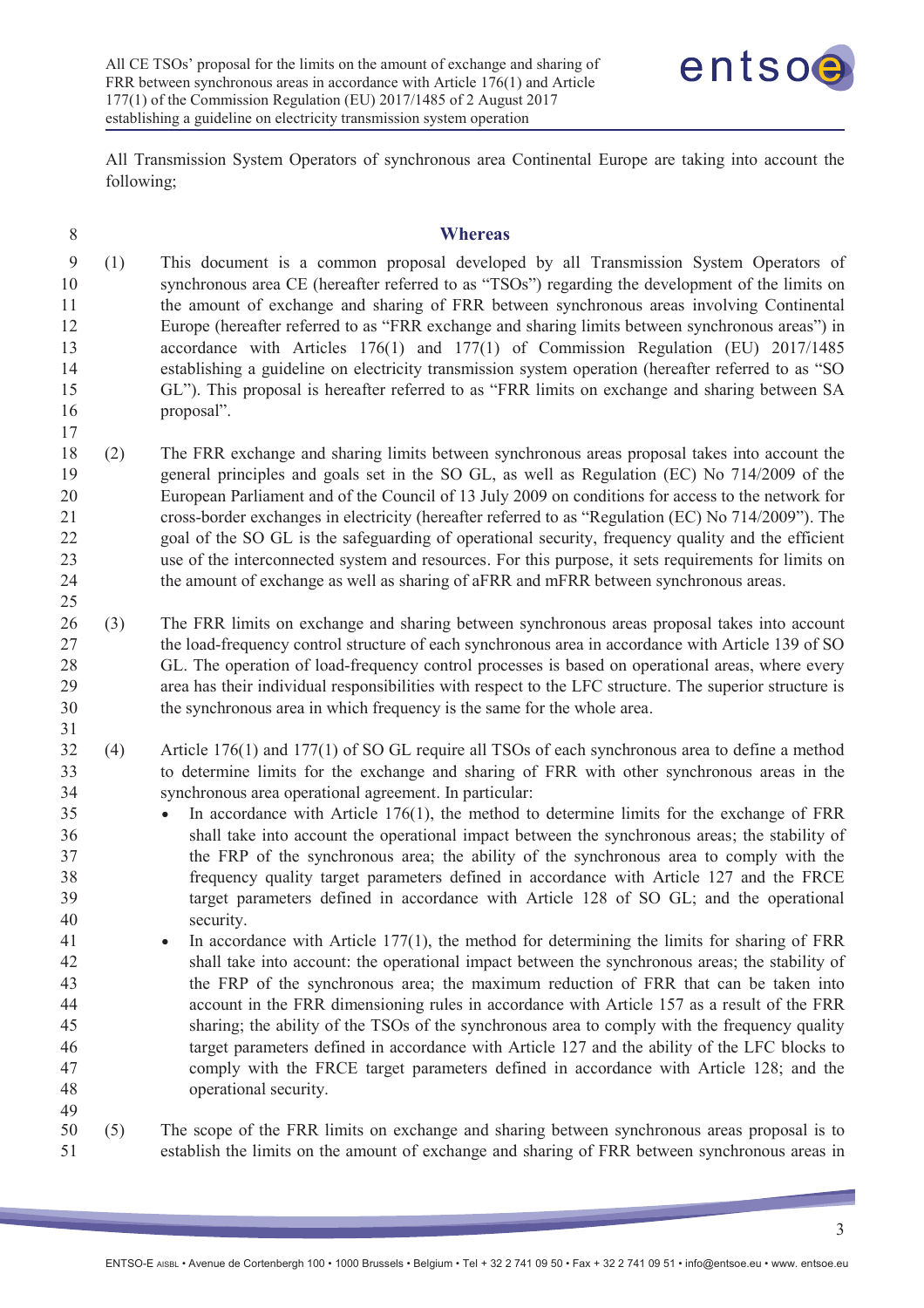

- 52 order to respect operational security. This proposal does not apply to exchange or sharing of FRR 53 within a synchronous area.
- 55 (6) According to Article 6(2)(d)(ix) of the SO GL, it requires all TSOs to develop methodologies, 56 conditions and values included in the synchronous area operational agreements in Article 118 57 concerning the definition of limits on the amount of exchange of FRR between synchronous areas 58 in accordance with Article 176(1) SO GL and limits on the amount of sharing FRR between 59 synchronous areas in accordance with Article 177(1) SO GL. The hereafter presented exchange 60 and sharing between synchronous areas proposal shall define the requested methodologies, 61 conditions and values.
- 63 (7) The FRR limits on exchange and sharing between synchronous areas proposal is to respond to the 64 objective of SO GL pursuant to Article 4(1) to ensure the conditions for maintaining a frequency 65 quality level of all synchronous areas throughout the Union, by permitting exchange and sharing 66 between synchronous areas under certain limits in order to avoid detrimental effect on each 67 synchronous area.
- 69 (8) In conclusion, the FRR limits on exchange and sharing between synchronous areas proposal 70 contributes to the general objectives of the SO GL to the benefit of all market participants and 71 electricity end consumers.
- 73 SUBMIT THE FOLLOWING FRR LIMITS ON EXCHANGE AND SHARING BETWEEN 74 SYNCHRONOUS AREAS PROPOSAL TO ALL REGULATORY AUTHORITIES:

## 75 **Article 1**  76 **Subject matter and scope**

77 The FRR limits on exchange and sharing between synchronous areas as determined in this proposal shall be

- 78 considered as the common proposal of all TSOs of CE in accordance with Article 176 and 177 of the SO 79 GL. This proposal does not apply to exchange and sharing of FRR within the synchronous area CE.
- 

54

62

68

72

- 
- 80 **Article 2**  81 **Definitions and interpretation**
- 82 1. For the purposes of the FRR limits on exchange and sharing between synchronous areas proposal, 83 terms used in this document shall have the meaning of the definitions included in Article 3 of the SO 84 GL, Article 2 of Regulation (EC) 714/2009, Article 2 of Directive 2009/72/EC and Article 2 of 85 Commission Regulation (EU) 543/2013.
- 86
- 87 2. In this FRR limits on exchange and sharing between synchronous areas proposal, unless the context 88 requires otherwise:
- 89 a) the singular indicates the plural and vice versa;
- 90 b) the table of contents and headings are inserted for convenience only and do not affect the 91 interpretation of this FRR limits on exchange and sharing between synchronous areas proposal; and
- 92 c) any reference to legislation, regulations, directive, order, instrument, code or any other enactment 93 shall include any modification, extension or re-enactment of it then in force.